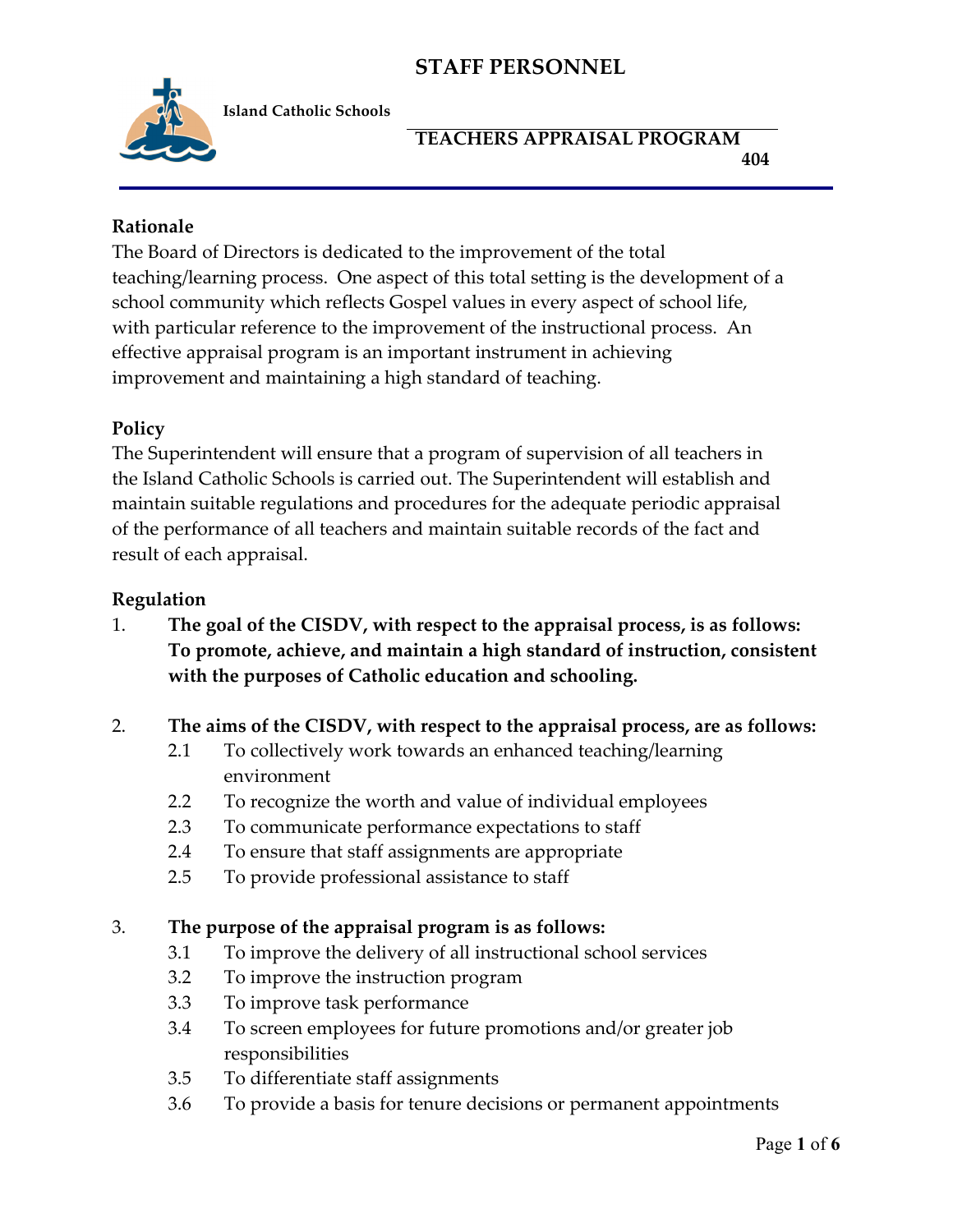

**Island Catholic Schools** 

## **TEACHERS APPRAISAL PROGRAM 404**

- 3.7 To let the employee know exactly what is expected of him/her and the degree to which the supervisor feels he/she is meeting his/her responsibilities
- 3.8 To motivate employees to more closely attain their potential and improve their job performance
- 3.9 To provide information on the strengths and weaknesses of individual employees, with the purpose of providing assistance through the development of in-service and job upgrading programs so as to strengthen the individual in his/her area of need
- 3.10 To provide a variety of information for the purpose of making wise administrative decisions with respect to the total staff, groups of employees, and the individual employee

# 4. **With respect to corresponding levels of responsibility for the appraisal program:**

- 4.1 The **teacher's responsibility** under the appraisal program is as follows:
	- 4.1.1To meet the requirements of the Ministry of Education, where applicable, to fulfill the policies and standards established by the CISDV
	- 4.1.2 To pursue informal means of self-appraisal
	- 4.1.3 To actively participate in formal evaluations when initiated by the Principal's office or by the Superintendent

# 4.2 **PRINCIPALS**

Recognized by the Board of Directors as the educational leaders within their respective schools, **the Principals' responsibility under the appraisal program** are as follows:

- 4.2.1 To supervise those aspects which are intended to maintain and promote the effectiveness of teaching and learning, by working directly with the teachers
- 4.2.2 To evaluate the instructional program and process in order to:
	- stimulate the improvement of performance and the quality of instruction,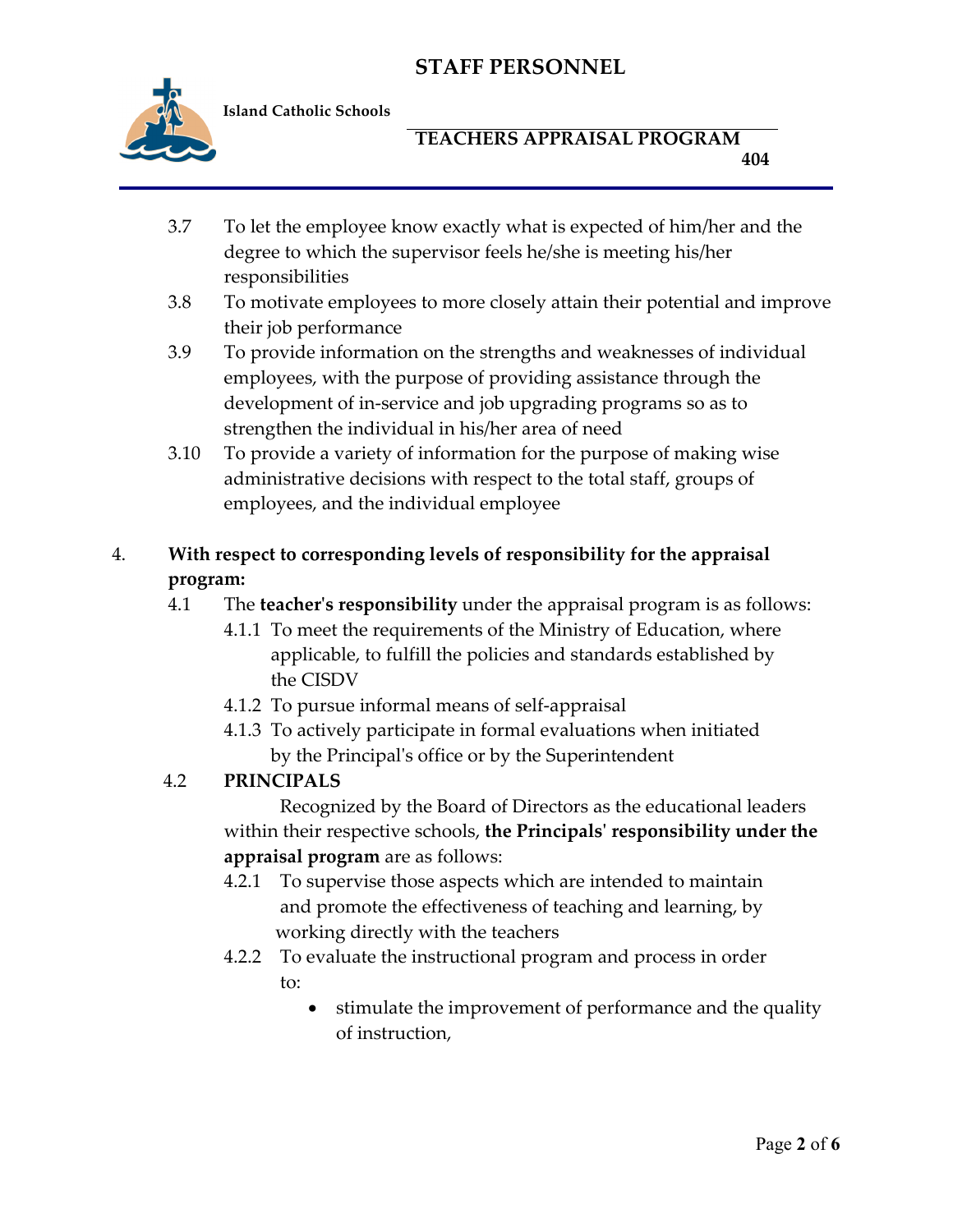

**Island Catholic Schools** 

## **TEACHERS APPRAISAL PROGRAM 404**

- promote communication and cooperative effort between administration, teachers, and other persons involved in the teaching/learning process,
- determine specific interests and competencies which exist among staff members,
- determine weakness in teaching techniques and/or classroom management for the purpose of providing assistance,
- maintain anecdotal records of pertinent information pertaining to serious problems,
- assist in administrative decisions in regards to future staffing,
- assist new teachers starting their professional career or new to the school setting,
- visit and appraise teachers on staff who request an appraisal or whose teaching effectiveness is in question with the Principal and visit and appraise all staff members in accordance with policy and regulations
- 4.2.3 To use the appraisal form as established by ICS
- 4.2.4 To base the appraisal report on a minimum of 3 visits
- 4.2.5 To provide a verbal or written report within one week of a teachers visit
- 4.2.6 To provide the teacher a final written report within one month of the last evaluation visit

# 4.3 **SUPERINTENDENT**

The Superintendent's responsibility under the appraisal program is as follows:

- 4.3.1 The Superintendent of Schools will establish and maintain suitable procedures for supervising performance of school staff members.
- 4.3.2 The Superintendent may be involved in the informal appraisal procedure but will generally be involved in the formal procedures.
- 4.3.3 The Superintendent can be requested by the Principal or a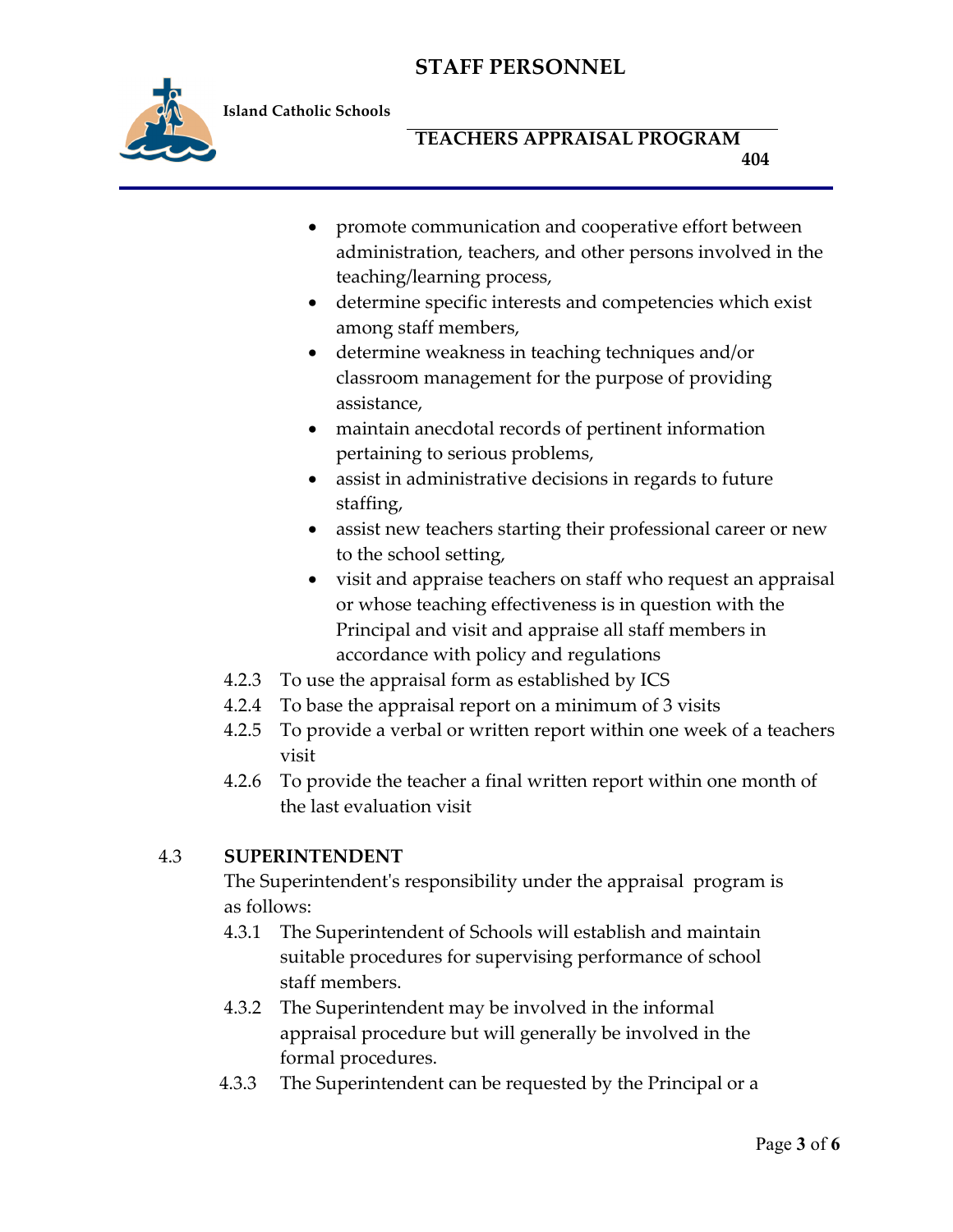

**Island Catholic Schools** 

### **TEACHERS APPRAISAL PROGRAM 404**

Teacher to take part in the appraisal process.

4.3.4 The Superintendent can initiate an evaluation of a certificated member's performance.

## 4.4 **CISDV**

### The **CISDV's responsibility under the appraisal program** is as follows:

- 4.4.1 The Board of Directors will review all cases of termination recommended by the Superintendent.
- 4.4.2 The Board of Directors will ensure that appropriate steps have been taken to comply with the philosophy of Catholic schools and that necessary requirements have been met.
- 4.4.3 The Board of Directors will act as one level of appeal as outlined in the policies and procedures.

#### **5. Evaluation of a Teacher**

- 5.1 An evaluation shall be conducted
	- 5.1.1 for teachers on a temporary or probationary contract; or,
	- 5.1.2 for a permanent contract teacher who requests an evaluation; or
	- 5.1.3 when required for possible promotion purposes; or
	- 5.1.4 when the Principal deems it is necessary, a minimum of once every six (6) years
- 5.2 On initiating an evaluation, the Principal must meet with the teacher to communicated explicitly the
	- 5.2.1 reasons and purposes for the evaluation;
	- 5.2.2 process, criteria, and standards to be used;
	- 5.2.3 timelines to be applied; and
	- 5.2.4 possible outcomes of the evaluation
- 5.3 The Principal is the primary evaluator. Other school-based administrators may be asked to share in this responsibility.
- 5.4 In situations where other administrative personnel are involved, th**e Principal retains the responsibility, must review the evaluation, and note there is concurrence with what is stated The Principal must also sign the evaluation form**
- 5.5 The teacher is to be involved in all levels of the evaluation process.
- 5.6 Upon completion of an evaluation, the Principal will provide to the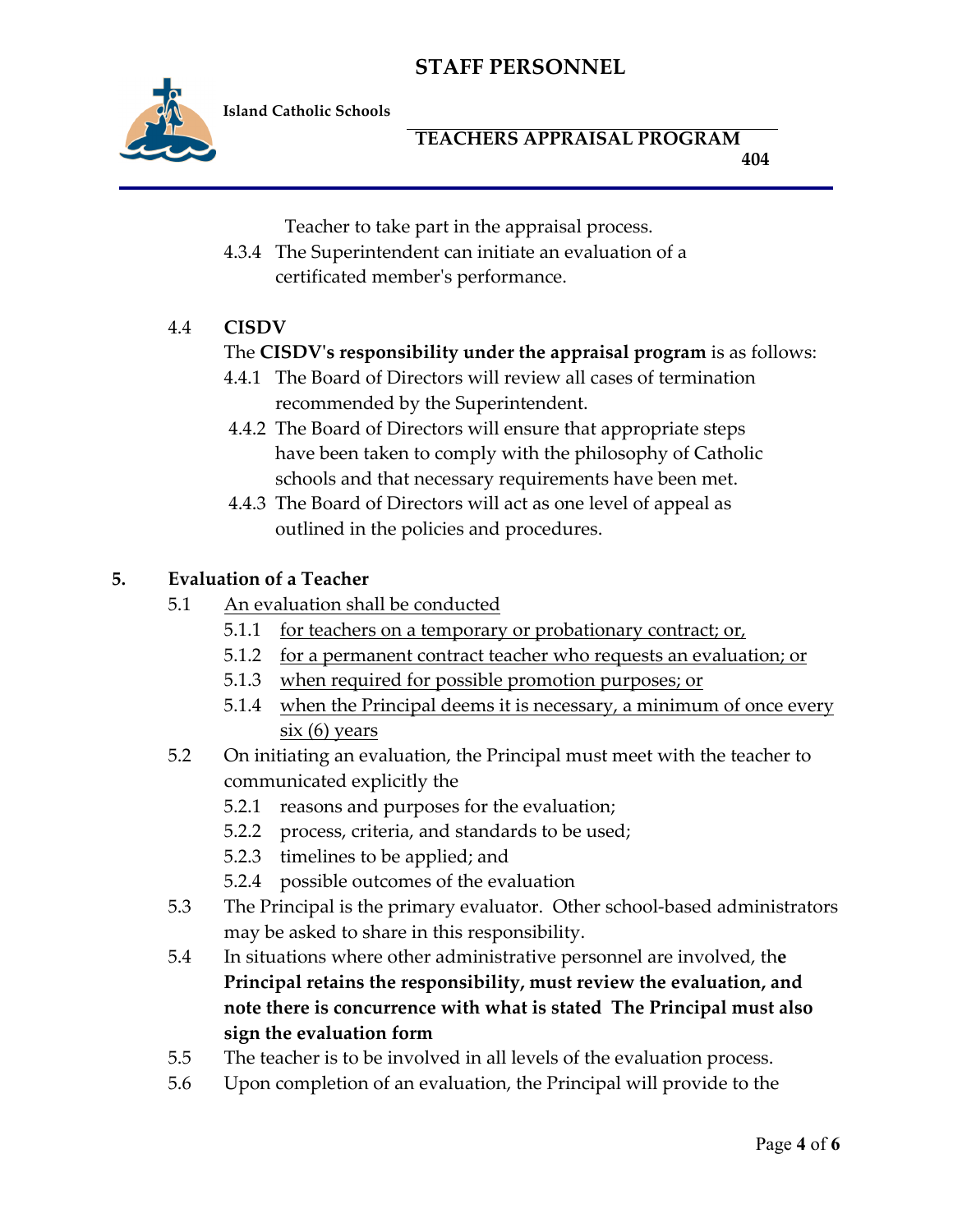

**Island Catholic Schools** 

### **TEACHERS APPRAISAL PROGRAM 404**

teacher the original completed evaluation report. The teacher shall sign the report stating they have read the contents, and may provide comments if so desired.

- 5.7 The teacher has the right to appeal an evaluation report, in accordance with the current Collective Agreement or CISDV policy, regulations and procedures.
- 5.8 A copy of all evaluations is sent to the Superintendent of Schools
- 5.9 A recommendation by the Superintendent or designate that a teacher be removed from probation and deemed to be permanent employee shall be supported by a;
	- 5.9.1 result of at least 1 satisfactory formal evaluation completed by the school Principal, and
	- 5.9.2 a recommendation from the Principal that the teacher be removed from probation and given "permanent status"
- 5.10 **When a Principal has deemed as a result of an evaluation that a temporary teacher's performance is not satisfactory, the teacher will be given a formal written report stating the unsatisfactory rating and areas for improvement As the contract is temporary, no further action is taken.**
- 5.11 When a Principal has deemed as a result of an evaluation that a probationary teacher performance is not satisfactory, the teacher will be given a formal written report stating the unsatisfactory rating and areas of improvement The Principal will then recommend a second probationary contract or termination of the existing contract If the teacher is given a second probationary contract the Principal will:
	- 5.11.1 inform the teacher of the professional responsibility to seek improvement
	- 5.11.2 Identify area(s) of teacher's performance that require improvement
	- 5.11.3 Provide a timeline for achieving an overall satisfactory level of performance
	- 5.11.4 Inform the teacher that second unsatisfactory report will result in termination
	- 5.11.5 Where a Principal has deemed that a Permanent Teacher's performance is not satisfactory, the teacher will be placed on review. The Superintendent will notify the teacher in writing that if